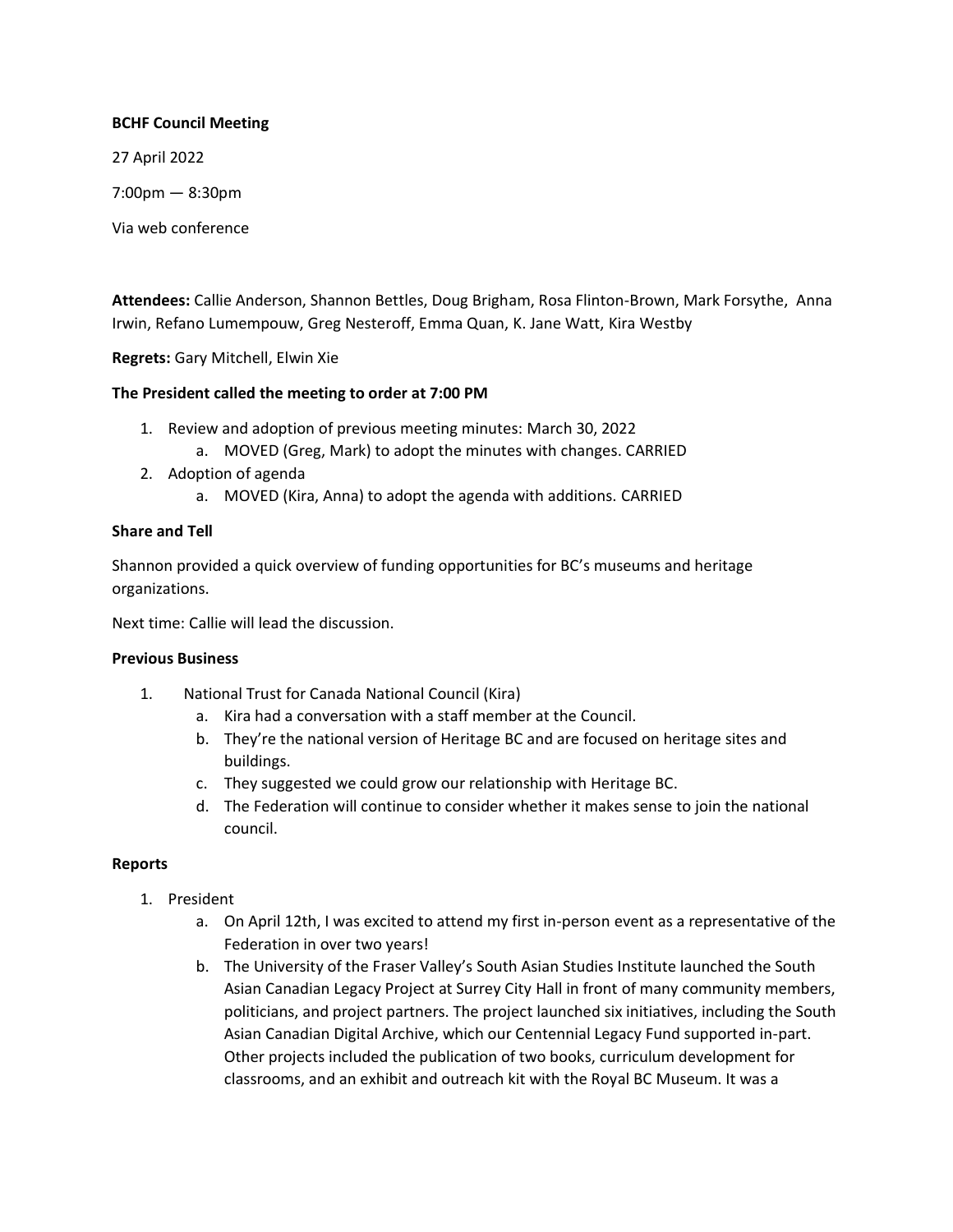pleasure to be able to represent the BCHF publicly, and to witness how donations to the CLF are being used to support such important heritage projects in the province.

- c. Over the past month, I've been working with the communications, conference, and governance committees, as well as the leadership team as we transition to the BCHF's next board. Mark and Rosa have been stepping up in my place with regards to collaborations with our partners at the BCMA and the Friends of the BC Archives, and stickhandling the Business Innovations grant we received. Many thanks to such a great, collegial team willing to pitch in where required.
- 2. Financial report
	- a. Rosa will make any final adjustments to the financial statements before the Annual Report deadline.
- 3. Membership
	- a. Council approved the following new members: Orlando Calasan (Richmond), Stanley Copp (Port Moody), Toreen Flesher (Mission), Susan Hope (North Vancouver), Craig Jacks (Vancouver), Donna Lawrence (Naramata), Daniel McBride (Medicine Hat), Ken Munro (Port Coquitlam), Walter Schwarzenau (Surrey), Helen Storey (West Vancouver), Cindy-Lou Thomas (Abbotsford). MOVED (Callie, Rosa) to approve the new members. CARRIED.
	- b. Follow-up on society membership renewals: Of the 20 societies that had not renewed by last month's meeting, there are only two that I have not been able to contact. Eleven have paid; three have been invoiced, but have not paid yet; the rest have promised to discuss membership with their boards or have promised to send a cheque.
- 4. Governance & Policy Committee
	- a. MOVED (Kira, Callie): To accept the proposed updates to Part 2, number 2 of our Bylaws, as revised, and present them at the AGM for approval. CARRIED.

*Part 2 – Membership* 

*2. There shall be four classes of membership.*

*(1) Member Societies: non-profit heritage and/or cultural societies, including those that operate a museum, archives, cultural centre, are entitled to become Members of the Federation:*

*a. their mandate and values shall not be inconsistent with those of the Federation*

*b. they may choose words to the effect that the Member Historical Society is a member*

*society of the British Columbia Historical Federation*

*c. all members of the local society shall be ipso facto members of the Federation*

*d. shall pay dues to the Federation as hereafter provided*

*(2) Affiliate Members: organizations, institutions, and for-profit businesses without dues paying members that have mandates, specialized interests, or objectives of an historical*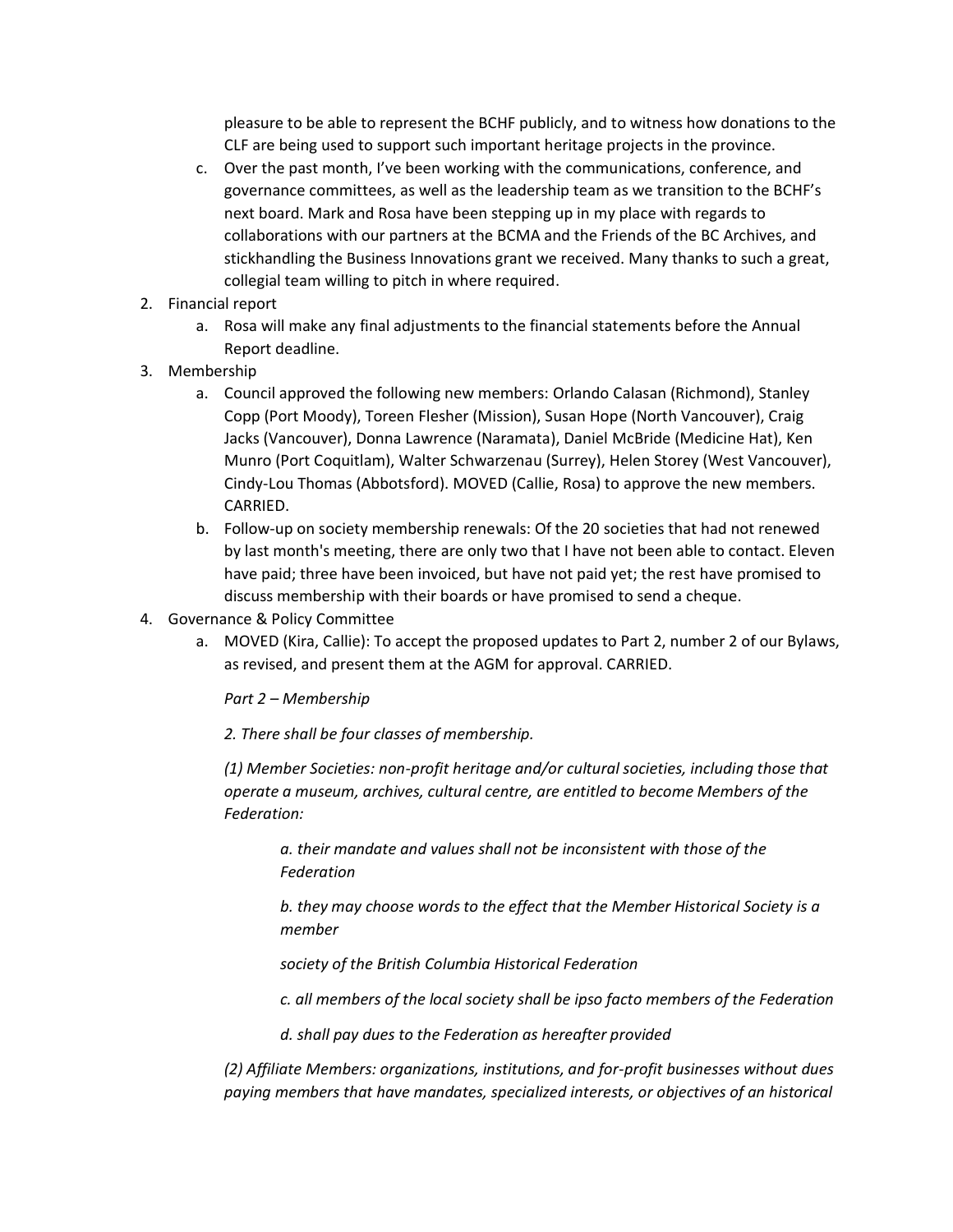*nature may become Affiliated Members of the British Columbia Historical Federation and shall pay dues to the Federation as hereafter provided. This may include but is not limited to museums, archives, libraries, university departments, government organizations, and businesses.*

*(3) Associate Members: Individuals are entitled to become Associate Members of the British Columbia Historical Federation; and shall pay dues to the Federation as hereafter provided.*

*(4) Honorary members: persons distinguished for their attainments in history and historical research, or otherwise deemed worthy of honorary membership. They shall be elected unanimously by Council on the nomination of a President of a Member Society on the instructions of that Society. They shall be nominated from the members of the Federation and shall be elected at the Council meeting immediately preceding the Annual General Meeting. Up to three (3) Honorary Member may be elected in any one year, and the maximum shall be twenty-five (25) Honorary Members. Honorary Members shall have full privileges of the Federation for life and will be exempt the payment of annual dues.*

- b. MOVED (Kira, Anna): To approve the proposed "values" statement for our website, as presented.
- 5. Magazine Committee (Jane)
	- a. The Spring issue is out. 1,100 print copies + 110 digital went out.
	- b. Now working on the Summer issue.
	- c. Working on a new contract with Zinio.
	- d. Doug is working to ensure that the issues up to 2 years ago are in UBC Library's Open [Collections.](https://open.library.ubc.ca/collections/bch)
	- e. Developing new media kits: 1 for web and 1 for newsletter.
	- f. We should try and have the Editorial Advisory Group in place before the AGM. Board members are asked to suggest names to Jane from around the province. There will be quarterly meetings of 1-2 hours.
	- g. Check out Bert ter Hart's progress [on Instagram!](https://www.instagram.com/kainani.acrossalone/)
	- h. Communications Committee
	- i. Elwin and Mark filmed and edited a few videos recently. These are posted to YouTube and Facebook:
		- i. Bert ter Hart [Journey Across Canada](https://youtu.be/uDkJWDBZDXY)
		- ii. MONOVA [Museum of North Vancouver](https://youtu.be/lyB9YH6CbU0)
	- j. Mark is working on "BC history in 60 seconds" promotional videos for conference and anniversary promotion.
	- k. Janet Ou has been updating Instagram with conference promotion.
	- l. The newsletter went out on April 19.
	- m. George Antle is going to prepare and design the Annual Report.
	- n. Next on the agenda is continued promotion of the conference.
	- o. Buzz Stats
		- i. Delivered: 777 / Opened: 554 (71%). Top links:
			- 1. BC History spring issue = 27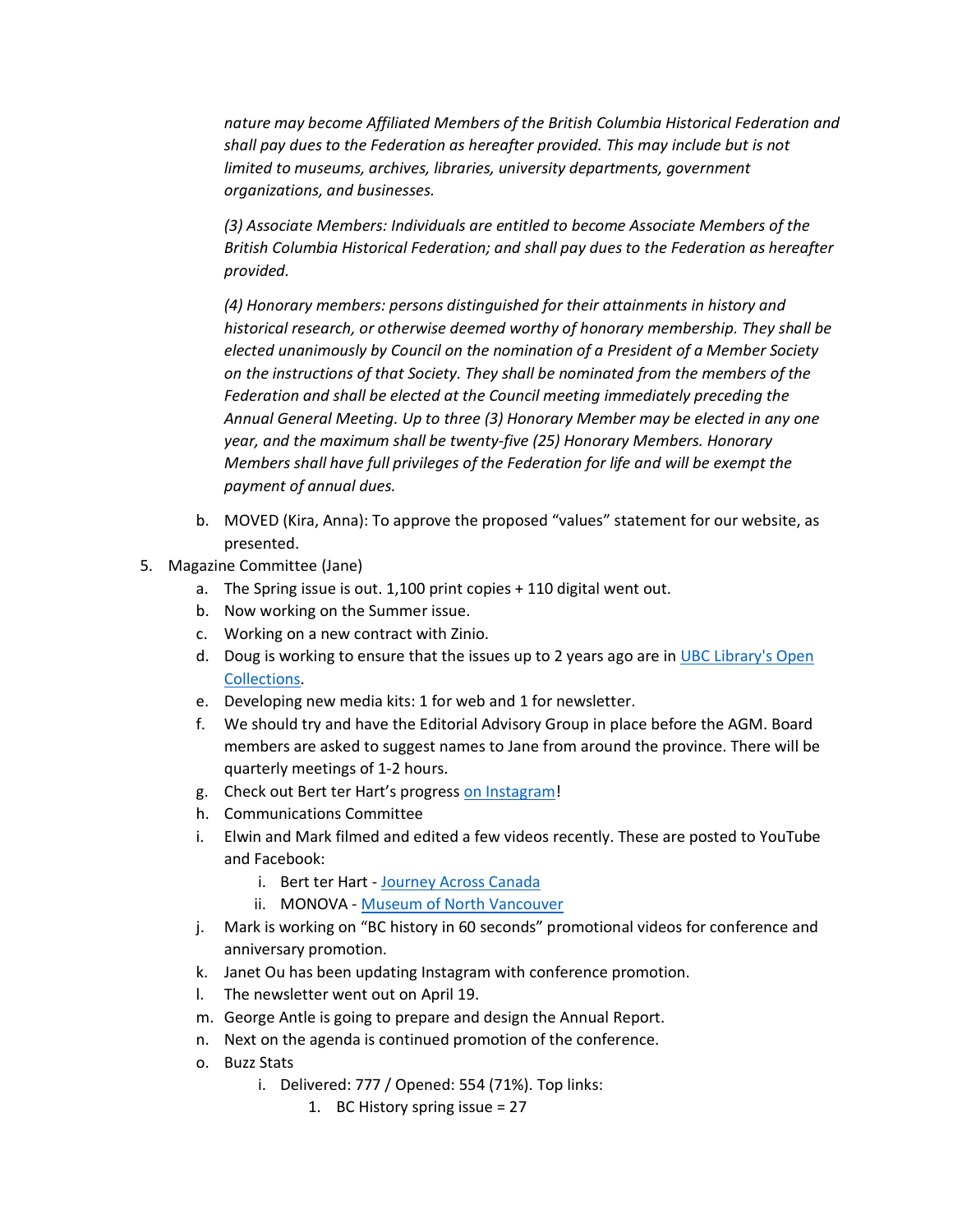- 2. Glen Mofford obit = 27
- 3. Old Trail bridge = 24
- 4. Time Travels: Okanagan Historical Society = 23
- 5. Kootenay Lake ferries book = 22
- ii. Once again, every link had multiple clicks. None fewer than four.
- 7. Recognition Committee
	- a. MOVED (Greg, Mark): To approve the recommendation of the Recognition Committee for the Best Article prize. CARRIED.
	- b. MOVED (Doug, Greg): To approve the recommendation of the Recognition Committee for the W. Kaye Lamb scholarships. CARRIED.
	- c. MOVED (Anna, Kira): To approve the recommendation of the Recognition Committee for certificates of merit. CARRIED.
	- d. MOVED (Anna, Doug): To approve the recommendation of the Recognition Committee for certificates of recognition. CARRIED.
	- e. MOVED (Anna, Kira): To approve the recommendation of the Recognition Committee for the Storytelling Award (\$500) and to award one honorable mention (\$250). CARRIED.
	- f. MOVED (Anna, Rosa): To approve the recommendation of the Recognition Committee for the Cultural Resource Accessibility Award (\$500) and to award two honorable mentions (\$250 each). CARRIED.
	- g. MOVED (Anna, Kira): To approve the recommendation of the Recognition Committee for the Advocacy Award. CARRIED.
	- h. MOVED (Anna, Callie): To approve an honorable mention Advocacy Award (\$250). CARRIED.
	- i. The Board decided by consensus not to award a prize from the Centennial Legacy Fund this year.
- 8. Conference Committee (Shannon)
	- a. Plans for virtual conference 2022 Victoria are underway.
	- b. Registration was launched in the first week of April. We have 20 people currently registered.
	- c. Anna has confirmed our schedule with speakers. Keith Carlson has confirmed his participation as keynote speaker.
	- d. We have received \$1000 cash in sponsorship (UVic and Johnson Insurance).
	- e. The Lieutenant Governor sends her regrets and will not attend.
	- f. We have confirmed a virtual field trip of Victoria with John Adams.
	- g. Janet Ou has been promoting our speakers on Instagram. She has offered to stay on the committee past the term of her coursework as a volunteer and we appreciate her support.
	- h. Conference information has been emailed to the history departments of BC postsecondary schools.
	- i. We will be doing an online book auction again this year.
	- j. John Lutz will be our 'quiz master'. Looking for prize giveaways.
	- k. Doug is helping with the technical aspects of the conference again.
	- l. The committee would like to record the sessions and make them available on YouTube once again.